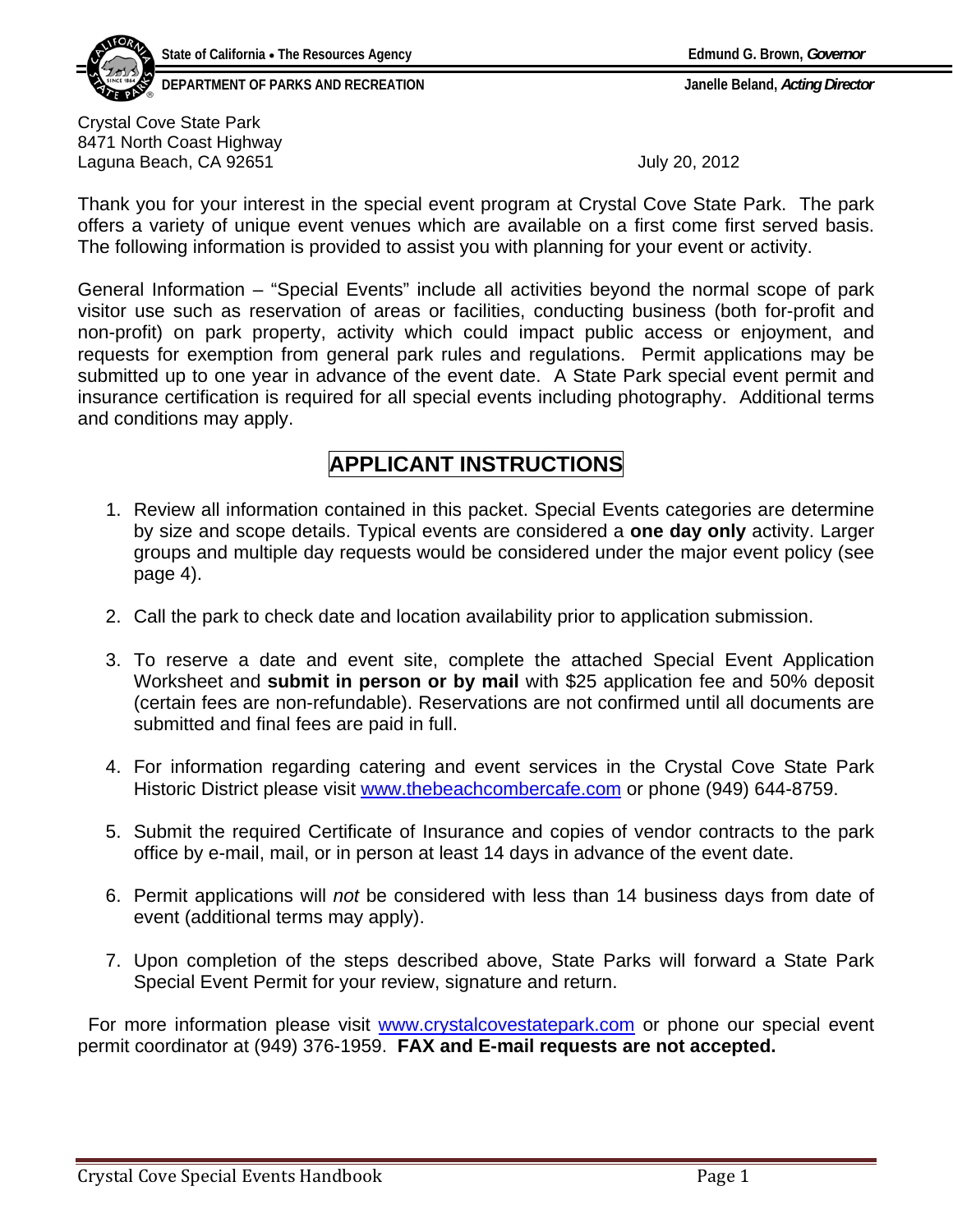# **GENERAL GUIDELINES**

- State Park staff may be required to monitor your event (see pg. 7).
- Special Event activities are prohibited between 10pm 6am daily; on Memorial Day, July 4<sup>th</sup> and Labor Day weekends annually; or on state park beach areas between Memorial Day and Labor Day weekends. Historic District events may only be permitted between the hours of 8am to 9pm including set-up and break-down.
- The sale of food, beverages, and merchandise is prohibited unless specifically authorized by the permit terms and conditions.
- Historic District Catering Notice- The Beachcomber Café is the exclusive provider of catering services, including food, beverage, alcohol, and equipment rentals, for all special events permitted by State Parks within the Historic District. Unless waived in writing by the concessionaire, no other catering service providers will be permitted in the Historic District.
- In general, no vehicles are permitted in the Historic District, off-road, on beaches, paved paths, or picnic areas except by permit and under the supervision of the assigned park monitor.
- Historic District Loading Zone Vehicles loading/unloading passengers and equipment at the 15 min. traffic circle, must immediately park at Los Trancos and return to begin set up. Historic District parking is not available for any purpose.
- Park rules and regulations and other applicable laws are strictly enforced. Additional permits from other governmental agencies, such as city, county, State Fire Marshal, CHP, Caltrans, and the California Coastal Commission may be required for certain events and are the sole responsibility of the applicant.
- Parking is on a first-come, first-served basis, and applicable day use parking fees are collected as follows:

 Regular Day Use Fee - \$15.00 per vehicle 10 -24 Passenger Bus - \$50.00 per bus 25+ Passenger Bus - \$100.00 per bus

- Special Event Permits **do not guarantee parking** space availability unless specified by the permit terms and conditions. Carpooling and off site shuttle service is highly suggested during peak season.
- Pre-paid day use fees associated with an approved special event permit is optional, as a courtesy to guests but, does not guarantee parking availability.
- All vehicles shall be lawfully parked. No fire lane exemption. Do not obstruct emergency vehicle access to any area.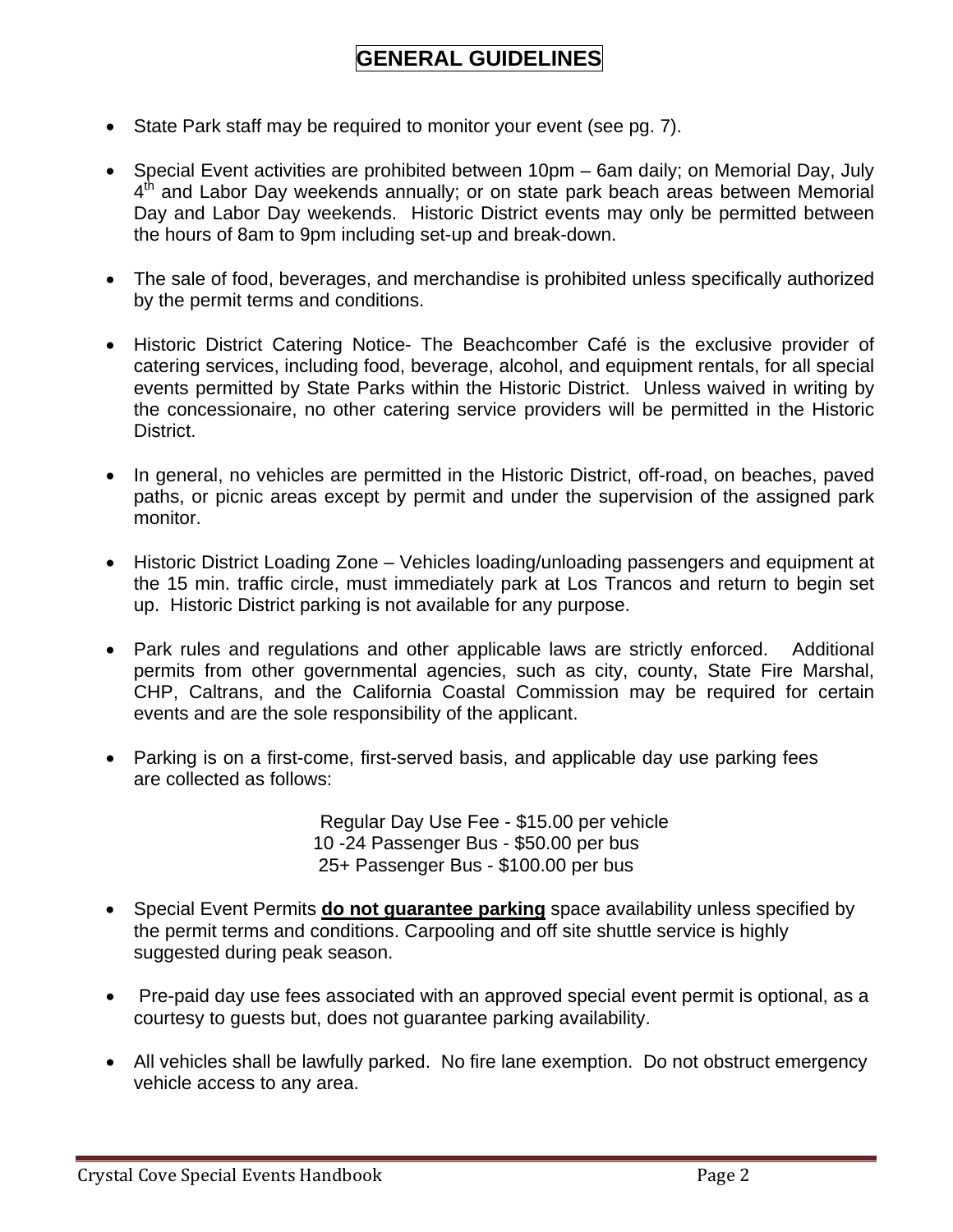# **SPECIAL EVENT PROGRAM INFORMATION**

### **RESERVATION & NON-REFUNDABLE FEE INFORMATION- Application and fees may be delivered in person or mailed to the park office.**

Special event **reservations are not confirmed until payment is received** for all applicable fees including: Non-refundable processing application fee of \$25, and non-refundable deposit fee equal to one half (50%) of the total special event site fee. Special event reservations are not guaranteed until signed permit, compliance documents and full payment of remaining fees are received. In the event that full payment and required application paperwork is not received at least two weeks prior to the event, the reservation will be cancelled and the application and deposit fee will be forfeited. Deposits may be applied to the payment of any required fees.

# **INSURANCE CERTIFICATE REQUIREMENTS**

Special event activities require a Certificate of Insurance following these guidelines:

For events having greater potential hazard or liability to the State than is incurred through typical daily park activities, permittee will be required to provide the State Park with a certificate of insurance with required endorsements as proof of liability insurance coverage. The policy will cover the period of the permit and will be in an amount no less than the following as determined by the District Superintendent:

Combined single limit (CSL) \$1,000,000 per occurrence.

Insurance policies shall be underwritten to the satisfaction of the State and **shall contain the following special endorsement:**

State of California, its officers, employees, and servants are included as additional insured but only insofar as operations under this contract or permit are concerned; The insurer will not cancel or reduce the insured's coverage during the period that this permit is in effect or without 30 days prior written notice, whichever is shorter, to State.

This cancellation provision shall not be construed in derogation of the duty of the permittee to furnish insurance during the entire term of the permit.

# **ALCOHOL WAIVER PERMIT**

Possession of alcohol is prohibited throughout the park except as authorized by Special Event Permit and Alcohol Waiver Permit. The non-refundable and non-transferable **Alcohol Waiver Fee** is \$100 for groups of 10 persons or less, \$250 for groups of 11-50 persons, \$500 for groups of 51-100 persons, \$1,000 for groups of more than 101 persons. Proof of insurance certificate is required for all Alcohol Waiver Permits.

 \*\*This fee does not apply to permitted events catered by the Crystal Cove Historic District concession operator.

# **MONITORING FEE**

Special Event Permit activities require a State Park monitor to ensure public safety and protection of park resources. Monitor(s) will be assigned from the beginning of set-up through the completion of break-down of the event. **Monitor fees are \$79 per hour with a four-hour minimum plus one hour for pre and post event preparation.**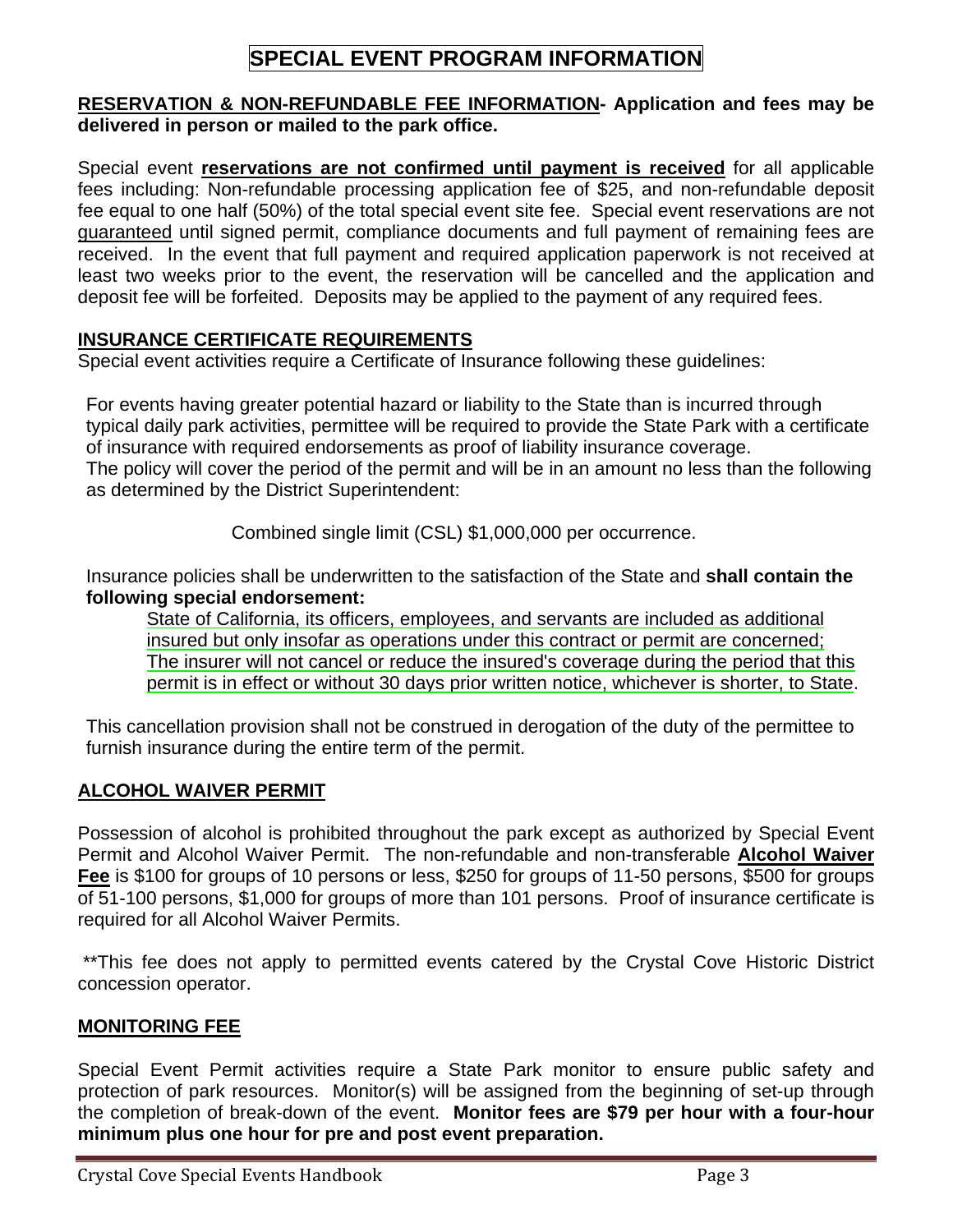# **SPECIAL EVENT PROGRAM INFORMATION**

# **OUTSIDE VENDOR, BUSINESS SERVICE PROVIDER – REGULATIONS**

The Public Resources Code requires any entity conducting business on State Park property to pay a reasonable fee for that business opportunity. As a result, if an event or activity involves the use of outside vendors or sub-contractors (such as catering, bartending, entertainment, equipment rentals, event set-up, etc.), a copy of all contracts and agreements must be provided by the applicant to the special event permit coordinator no later than two weeks prior to the event. No vendors or sub-contractors will be admitted without permit approval.

- A vendor fee of 18% of the gross total, excluding sales tax, of each contract or agreement will be added to the total permit fees charged.
- In addition, all outside vendors may be required to provide a Certificate of Liability Insurance, naming the State of California as an additional insured. Limits of liability coverage are listed on the Special Event Permit Application.
- All Vendors must comply with applicable regulations as required by other local, county, or state entities (such as business licenses, ABC license/permits, etc.)
- All permit applications must include the name of the individual client, organization, or business. If the permit is coordinated by an event planner or catering service, a copy of the final contract must be provided at least two weeks (14 business days) prior to the event or the reservation date will be cancelled and all fees forfeited. If applicant claims services are being provided at a reduced or zero value, the State may assess a fair market value to the permit fees.

# **SITE DIAGRAM & DÉCOR**

Applicant agrees to provide a detailed site plan indicating event location layout and complete décor plan no later than two weeks prior to the event. Site plan must include location of tables, chairs, arches, tents, music, AV equipment, food/beverage stations, power supply, staging areas, vehicle and pedestrian routes, and a complete delivery schedule.

- Signs or direction markers are not permitted to be placed in the park unless authorized by the permit.
- Set-up, decor and activity plans must be fully disclosed, pre-approved and included in the Special Event Permit. All décor must be temporary in nature and completely removed at the conclusion of an event. Décor items such as flower petals, balloons, rice, confetti, sparklers and live animal releases are not permitted.
- Ground staking or permanent fasteners such as staples nails, screws, etc. are strictly prohibited. Inflatables or bounce houses are not permitted.

# **AMPLIFIED SOUND**

Acoustic or light amplified music, limited duration public address systems and background ceremonial type music may be considered at each site on a case-by-case basis. Amplified sound including microphones, bullhorns and live bands are typically prohibited. State Parks reserves the right to terminate sound which is determined to be excessive or detracting from the experience of other park visitors at any time during an approved event.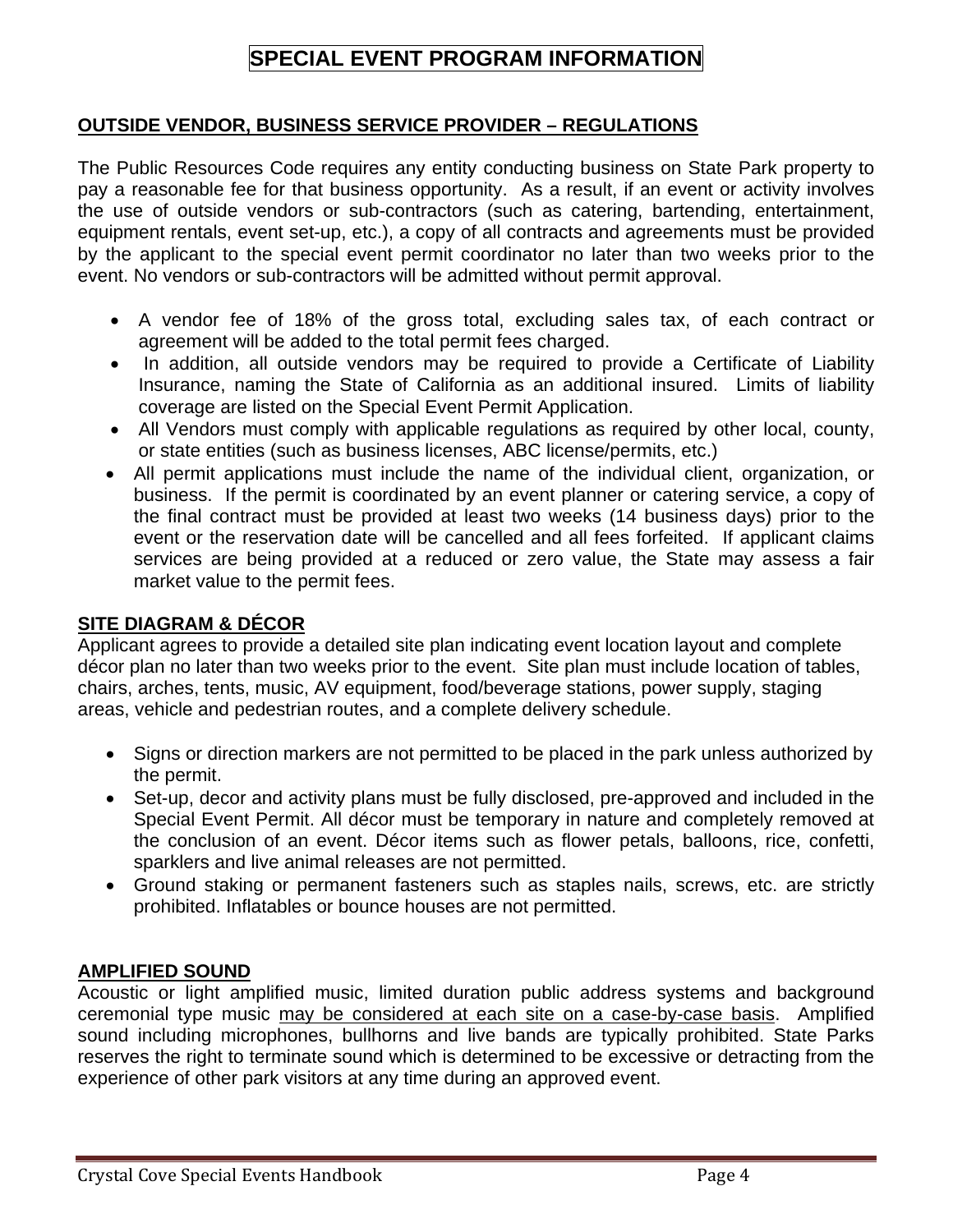# **SITE DESCRIPTIONS AND USE FEES**

*Crystal Cove Historic District:* The Historic District consists of 46 rustic seaside cottages built between 1920 and 1940 which are listed on the National Register of Historic Places. The Historic District concessionaire operates public overnight lodging and food service year-round. The following sites within the Historic District are available for special events:

# *Beach Promenade*

\$1,500 for full day (8am–9pm), 200 person maximum occupancy. Accessible beachfront promenade, outdoor space approximately 110' long x 30' wide, situated a stone's throw from crashing surf, warm sand, and occasional frolicking dolphins. If sunsets and salt air fill your sails, this is the place!

No more than one event per weekday and one event per weekend.

# *Cultural Center Cottage and Outdoor Deck (Cottage #34)*

\$2,750 for full day (8am-10pm), 150 person maximum occupancy. Spectacular bluff top ocean view deck and small cottage room with accessible restroom at the north end of the redwood deck with spectacular sunsets.

No more than two events per week (Monday through Friday) and one event per weekend.

# *Outdoor Education Commons (near Los Trancos Creek)*

\$1,450 for full day (8am-9pm) 100 people maximum occupancy. Outdoor park-like setting, located adjacent to the creek all in the heart of the Historic District complete with ocean views, shade and an accessible restroom with small dressing room.

No more than one event per week (Monday through Friday) and one event per weekend.

# **Beaches Cottage Museum (***Cottage #13)*

\$1,800 for full day (8am-9 pm), 80 person maximum occupancy. Beautiful ocean views and an unparalleled view of Catalina Island make this an ideal setting for intimate gatherings. Features outdoor beachfront space, relative privacy, an accessible restroom, and availability of a small interior space.

No more than one event per week (Monday through Friday) and one event per weekend.

*Historic District-Crystal Cove Beach:* A spectacular sandy beach connects the Historic District to the Pacific Ocean. With clean sand, tide pools, crashing surf, and golden sunsets, this site provides the perfect venue for the California beach party or wedding ceremony. The Crystal Cove Beach sites are South Beach,(near Cottage #13) or North Beach, (north of the Beach Promenade) and are offered as follows:

- Small Beach Sites (10 people max) \$250 per day
- Medium Beach Sites (100 people max, depending on tides) \$500 per day
	- Please Note: **Beach sites are** *not* **available during peak summer season**, Memorial Day weekend through Labor Day weekend.
	- Special Events sites are not available on holiday weekends.
	- *Select* Historic District event site fees are reduced by 50% during off-season period, October through March.
	- Discount does not include Historic District Sandy Beach sites.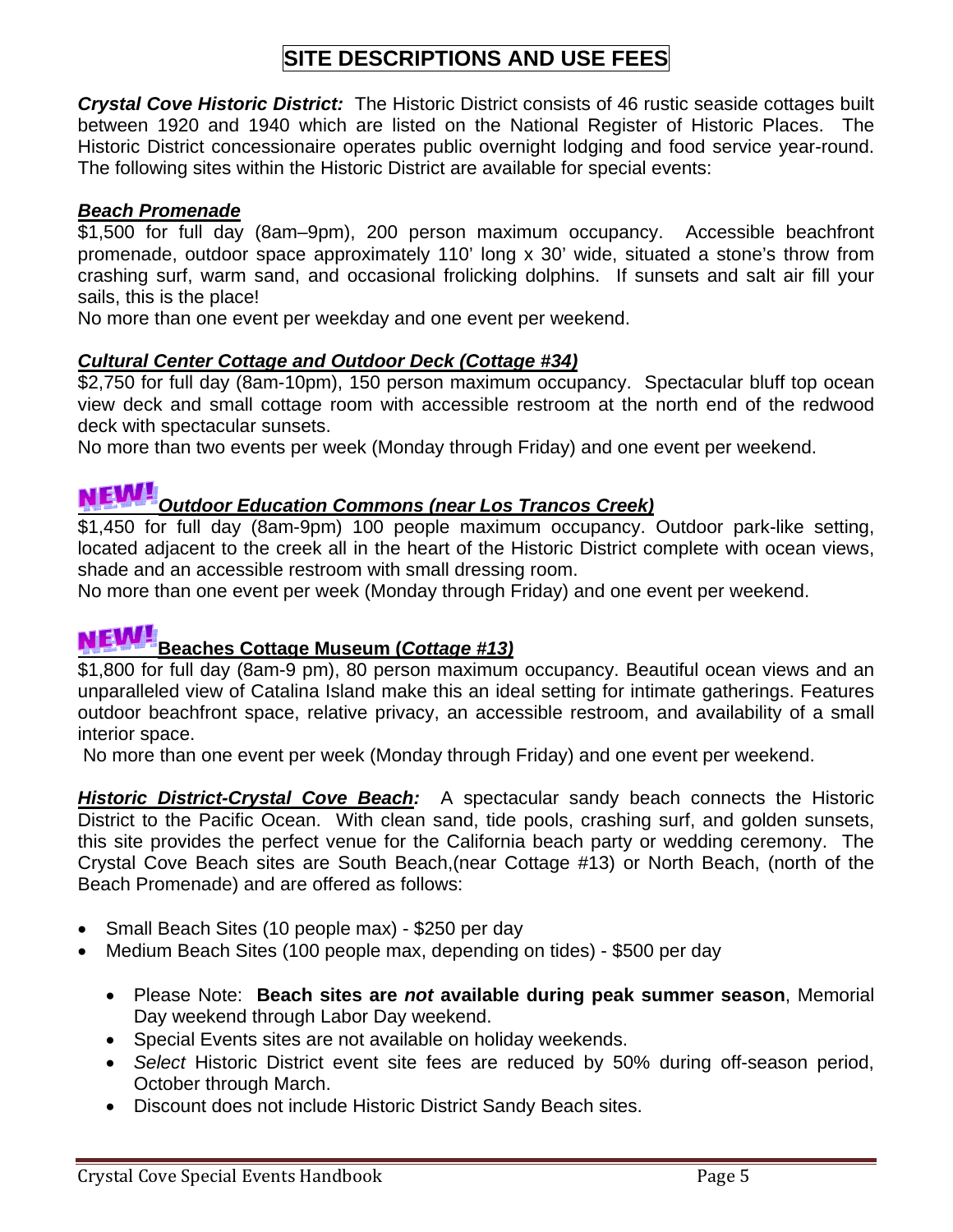# **SITE DESCRIPTIONS AND USE FEES**

### **Pelican Point Group Picnic Area:** (maximum occupancy 250 people)

 The Pelican Point Group Picnic site offers spectacular bluff terrace, ocean, and sunset views. The site is fully accessible with six covered picnic tables, a large courtyard and an outdoor amphitheatre with wooden benches. The event site shares a public restroom with an outdoor shower facility, and is adjacent to the P4 Bluff top parking lot with 60 parking spaces.

Memorial Day through Labor Day

- Full Day with Parking \$3,000
- Full Day without Parking \$2,000
- Half-Day without Parking \$1,500 (6am –1pm or 3pm 10pm)

Labor Day through Memorial Day

- Full Day with Parking \$1,500
- Full Day without Parking \$1,000
- Half-Day without Parking \$500 (6am –1pm or 3pm 10pm)

*Coastal Bluff Overlooks:* There are nine Coastal Bluff Overlooks sites located throughout the park. All have beautiful ocean views, benches, accessible pathways, and defined boundaries. Each site is accessed by a walking trail via a parking lot, each of which has a public restroom and outdoor shower facility. No utilities are available at any of the overlook sites. The sites are classified by size as follows:

Larger Bluff Overlook Sites - \$250 per hour (maximum occupancy 30 people)

- Reef Point (North Reef lot)
- Pelican Point #2 (Boardwalk)
- Little Treasure Cove
- Moro Cove (South Reef lot)

Smaller Bluff Overlook Sites \$125 per hour (maximum occupancy 10 people)

- Reef Point Stairs
- Pelican Point #1
- Pelican Point #3, Upper
- Pelican Point #3, Lower
- Pelican Point #4

**Sandy Beach:** There are spectacular sandy beaches adjacent to all parking lots which provide a perfect California coast outdoor setting. The beaches lie at the foot of scenic coastal bluffs and are accessible by way of paved paths or stairs. Access may be challenging to some due to the steep nature of the coastal bluffs. Beach sites are available as follows:

### **Please Note: Beach sites are not available peak summer season, Memorial Day weekend through Labor Day weekend.**

- Small Beach Sites (10 people max) \$250 per day
- Medium Beach Sites (100 people max) \$500 per day
- Large Beach Sites (250 people max) \$1,000 per day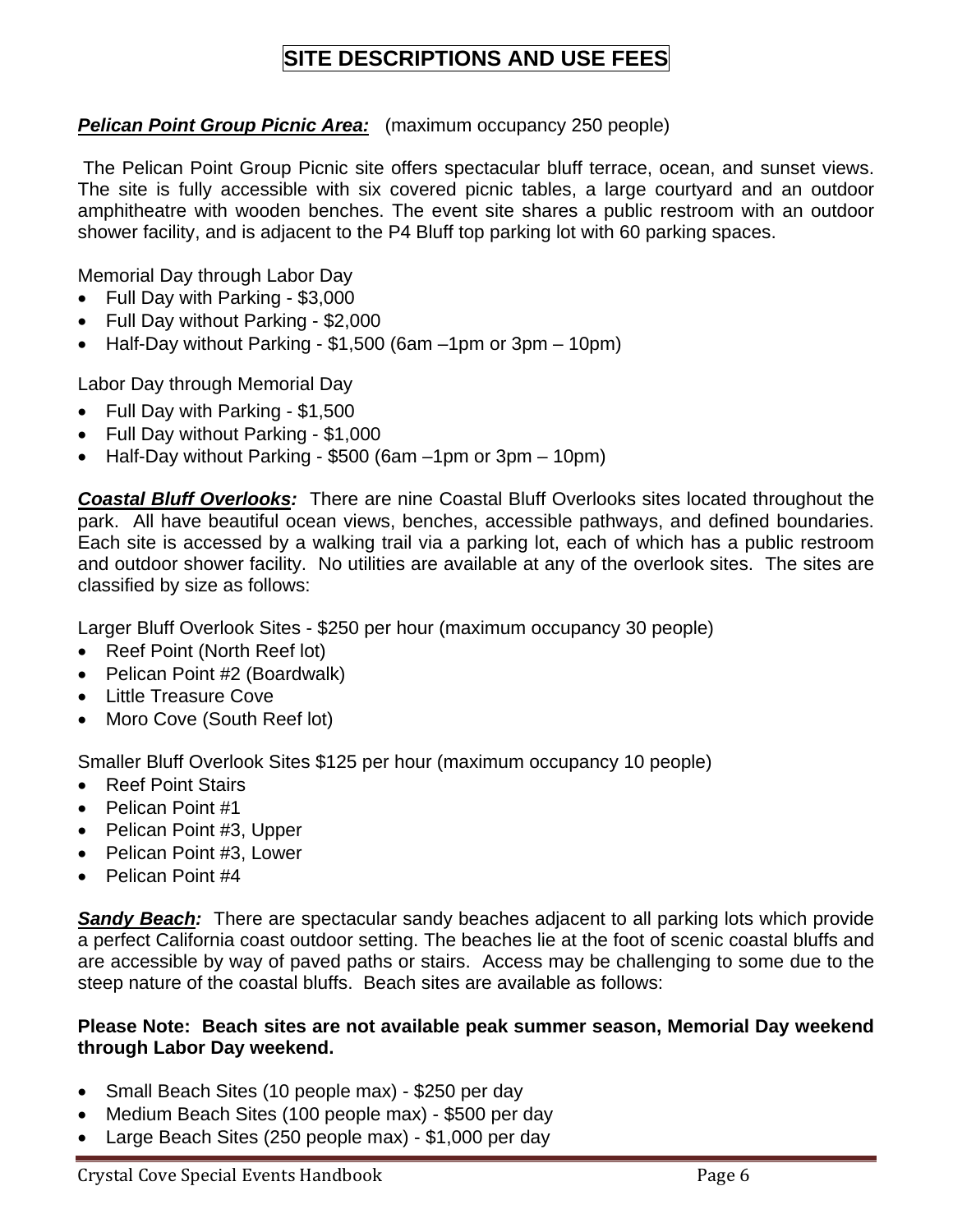# **MAJOR SPECIAL EVENT GUIDELINES**

Major Special Events are those events / activities impacting a significant portion of the park and the experience of park visitors. An event may fall under major special event guidelines when it involves more than 250 people, multi-day events, use of non-designated special event areas, extensive setup, size, and event scope. Park policy permits **no more than four major special events are permitted during a calendar year** which may only be held during the off-season (after Labor Day and prior to Memorial Day weekend). Proposals are considered on a case-bycase basis and may require a competitive selection process if multiple parties are interested in the same period. ALL major special events require a monitor for the full duration of the event and expanded insurance coverage commensurate with its size and complexity.

*The Selection Process* - Major special events are approved by the Orange Coast District Superintendent and must meet all requirements defined in the special event application form and Crystal Cove State Park Special Event Program Guidelines. Major special events are selected based upon consideration of the "best interest of the State". Factors considered by the District Superintendent include potential impacts on the following: Park resources, public safety, park accessibility, areas surrounding park property, vehicle and pedestrian traffic safety, noise levels, time of day/year, location, size and scope of event, activities involved, liability to the State, public inconvenience, and revenue generated by such an event.

In the event that multiple special event applications / proposals are received for the same time period, all will be considered in a competitive process by the District Superintendent, following the selection criteria described above. If no special event applications / proposals are received by the due date for a specified period, proposals will be considered on a first-come, first-served basis.

**Fee structure** – There is no set fee structure for major special events, as each is unique. State Parks is required to charge fees sufficient to offset our direct costs, as well as an amount commensurate with the scale of the event and the extent to which it affects the park and the visiting public. Special event fees are re-invested in park programs and infrastructure.

*Submittal Deadlines* - Due to the long-range planning requirements of major special events, applications / proposals are considered and awarded for the following year major special event period. For example, the deadline for a 2013 pre-summer special event is January  $1<sup>st</sup>$  of 2012, and the deadline for a 2013 post-summer special event is September  $1<sup>st</sup>$  of 2012.

*Pre-Summer Major Special Event* - Two major special events may be permitted from January 1<sup>st</sup> to the Friday before Memorial Day each year. Special event application / proposals for the pre-summer period may be submitted to the park office no earlier than January  $1<sup>st</sup>$  of the previous year. In the event that multiple proposals are received, selection evaluation will be made by January 15<sup>th</sup>. Otherwise, proposals will be considered on a case-by-case and firstcome first-served basis.

*Post-Summer Major Special Event* - Two major special events may be permitted from the Tuesday following Labor Day to December 31<sup>st</sup> each year. Special event application / proposals for the post-summer period may be submitted to the park office no earlier than September  $1<sup>st</sup>$  of the previous year. In the event that multiple proposals are received, selection evaluation will be made by September 15<sup>th</sup>. Otherwise, proposals will be considered on a caseby-case and first-come first-served basis.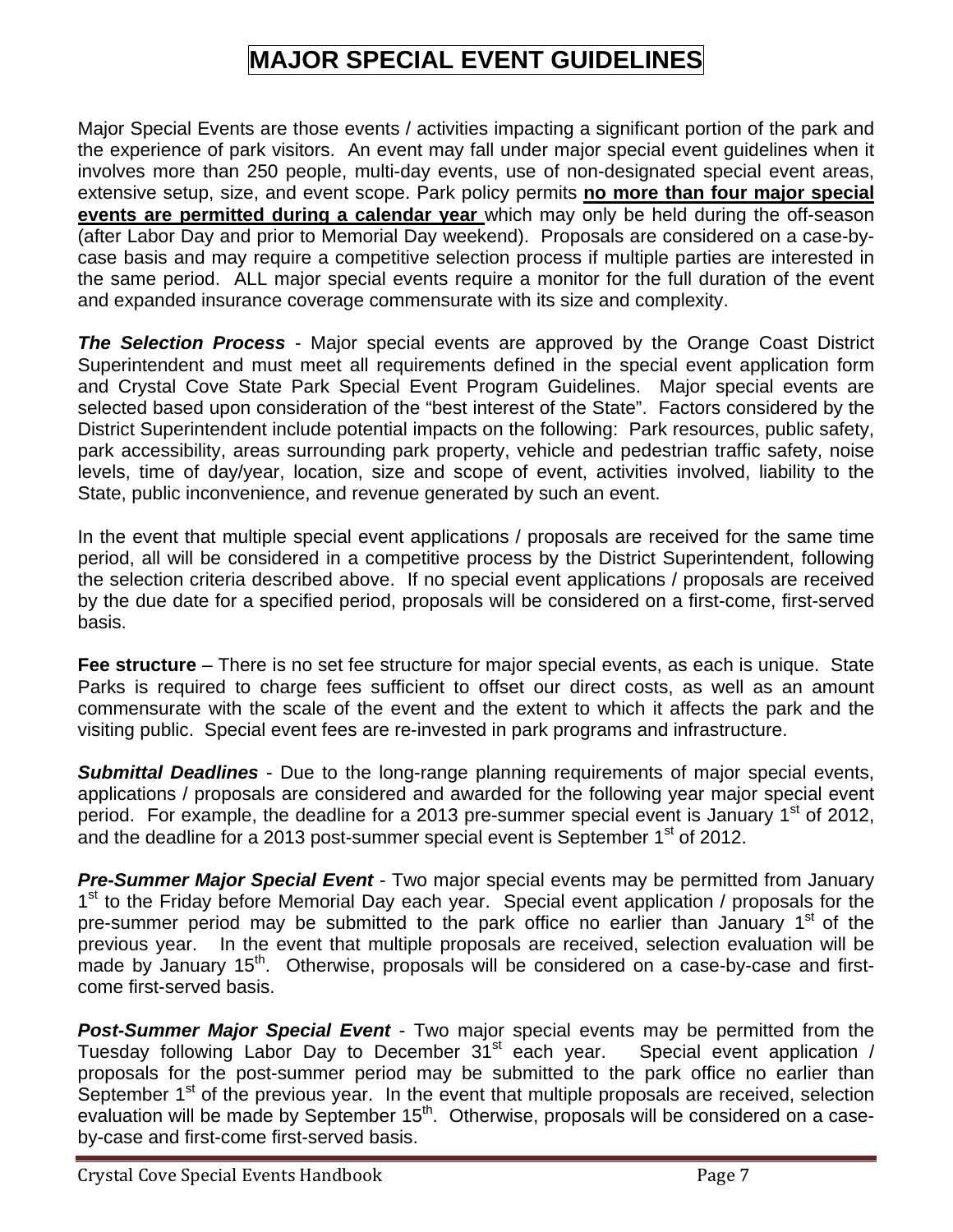# **Application for Use of Designated Special Event Sites & Facilities**

**NOTE TO APPLICANT**: This reservation application is pending and will be considered in accordance with the policies outlined in the following regulations pages as established by the California Dept. of Parks and Rec. and the Crystal Cove State Park Superintendent. Full payment of fees and deposits must be made at the time of reservation and must be made at least 14 working days in advance of desired date. **SUBMISSION OF RESERVATION REQUEST DOES NOT CONSTITUTE APPROVAL.**

|                                                                                                  |                                        | Date of Application: ________________                                                                                                                                                                                                                                                                                                        |  |
|--------------------------------------------------------------------------------------------------|----------------------------------------|----------------------------------------------------------------------------------------------------------------------------------------------------------------------------------------------------------------------------------------------------------------------------------------------------------------------------------------------|--|
|                                                                                                  |                                        |                                                                                                                                                                                                                                                                                                                                              |  |
|                                                                                                  |                                        |                                                                                                                                                                                                                                                                                                                                              |  |
|                                                                                                  |                                        |                                                                                                                                                                                                                                                                                                                                              |  |
|                                                                                                  |                                        |                                                                                                                                                                                                                                                                                                                                              |  |
|                                                                                                  |                                        |                                                                                                                                                                                                                                                                                                                                              |  |
|                                                                                                  |                                        |                                                                                                                                                                                                                                                                                                                                              |  |
| Park area of interest: check all that apply.                                                     |                                        |                                                                                                                                                                                                                                                                                                                                              |  |
| □ Cultural Center Cottage #34- Historic District Beach Promenade- Historic District              |                                        | <b>Education Commons-Historic District</b>                                                                                                                                                                                                                                                                                                   |  |
| Beaches Museum Cottage #13                                                                       | Pelican Point Picnic & Amphitheatre #4 | Pelican Point Overlook #__________                                                                                                                                                                                                                                                                                                           |  |
| Reef Point Overlook#___________                                                                  |                                        | Sandy Beach - (not available peak season) - Specific Location___________________                                                                                                                                                                                                                                                             |  |
|                                                                                                  |                                        |                                                                                                                                                                                                                                                                                                                                              |  |
| Estimated Attendance: ___________________                                                        |                                        | Guests Arrive___________________Guests Depart___________________________________                                                                                                                                                                                                                                                             |  |
|                                                                                                  |                                        |                                                                                                                                                                                                                                                                                                                                              |  |
| risk beyond normal park operations.                                                              |                                        | Please Note: ALCOHOLIC BEVERAGES ARE NOT PERMITTED at Crystal Cove State Park unless authorized by a separate event permit.<br>A Certificate of Insurance may be required at the discretion of California State Parks for all groups of 20 or more and/or if your event poses a                                                              |  |
| $\bullet$<br>for safety or for the violation of any rule or regulation of the State Park System. |                                        | Regulations of the State Park System shall be observed by the permittee, employees, agents, and contractors. State Parks may terminate any special event as necessary                                                                                                                                                                        |  |
| $\bullet$                                                                                        |                                        | All paid fees are forfeited on all cancellations initiated by the user. A one time date change may be requested, based on calendar availability, for a \$50 fee.                                                                                                                                                                             |  |
| ٠                                                                                                |                                        | Reservations are not confirmed until all documents (including insurance and outside vendor contracts), are submitted and final fees are paid in full.                                                                                                                                                                                        |  |
| $\bullet$<br>Crystal Cove State Park.                                                            |                                        | My signature verifies that I have read Rules & Regulations for Facility Reservations, this document and accept the terms and conditions described above. I acknowledge<br>that deposit and application fees are NON REFUNDABLE and that failure to adhere to these terms and conditions may result in the termination of my group's visit to |  |

# *Applicant's Signature* : \_\_\_\_\_\_\_\_\_\_\_\_\_\_\_\_\_\_\_\_\_\_\_\_\_\_\_\_\_\_\_\_\_\_\_\_\_\_\_\_\_\_\_\_\_\_\_\_\_\_\_\_\_\_\_\_\_\_\_\_\_\_ **Date**:\_\_\_\_\_\_\_\_\_\_\_\_\_\_\_\_\_\_\_\_\_\_\_\_\_

Amount Enclosed  $\zeta$  **Receipt #**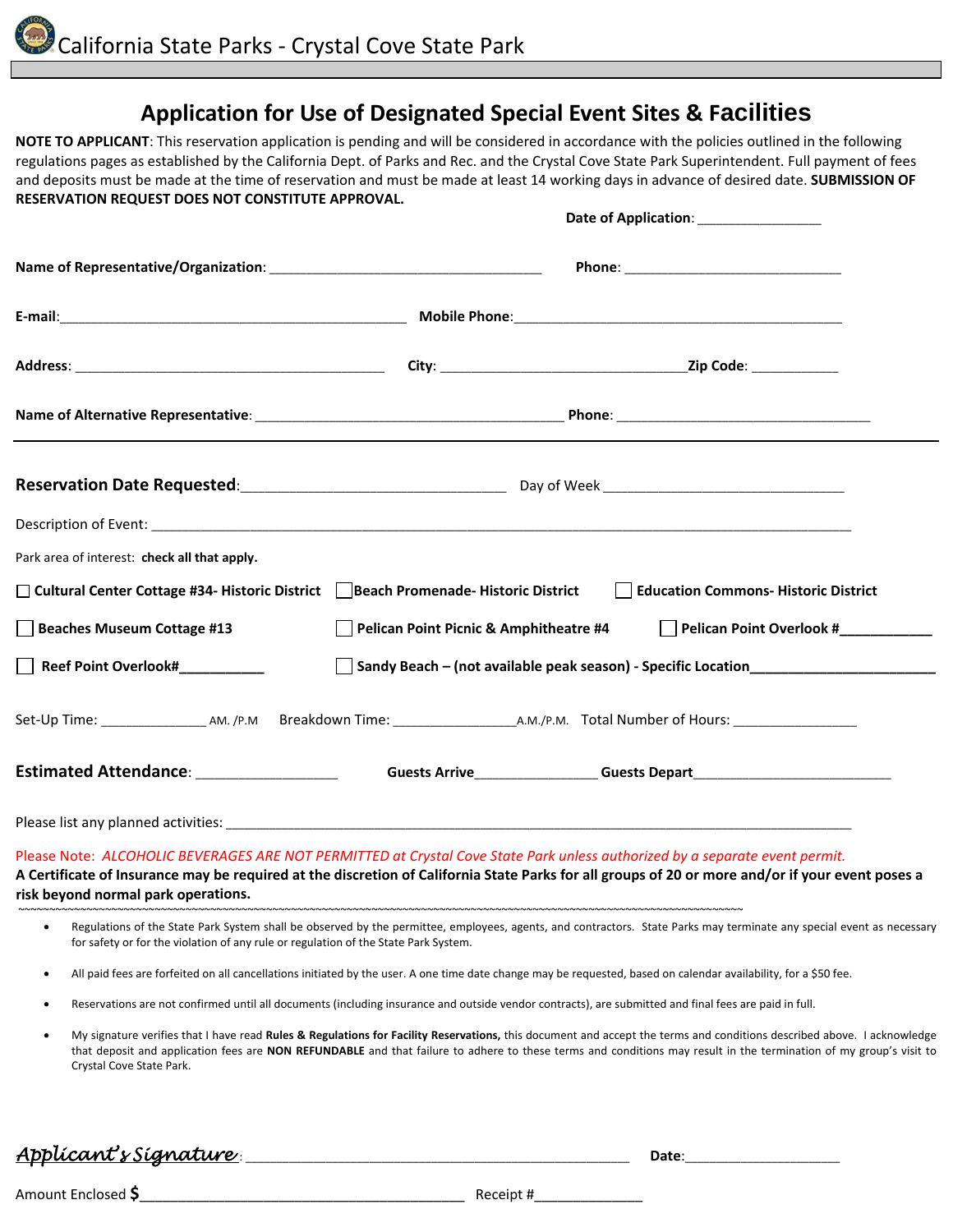

# **Special Consideration Information & Provisions**

Activities that may adversely impact park resources or facilities, or that may potentially interfere with the enjoyment of the park by other visitors are prohibited. Listed below are examples of activities that require Spe **below are examples of activities that require Special Event Permit approval by the California State Parks**. Please check all applicable items. If you are planning a special activity that is not listed, describe it in detail under "Other" using an additional sheet of paper if necessary. Please list all organized games under "Other."

Note: Depending on size and scope details of the event proposal, a monitor may be required at \$79 per hour- 4 hour minimum.

| Alcohol | No               |                                                                                             |                                                                                                                                       |                                                                                                                           |                                                                                            | (Additional fees, forms and restrictions may apply)                                                                                                                                                                                     |
|---------|------------------|---------------------------------------------------------------------------------------------|---------------------------------------------------------------------------------------------------------------------------------------|---------------------------------------------------------------------------------------------------------------------------|--------------------------------------------------------------------------------------------|-----------------------------------------------------------------------------------------------------------------------------------------------------------------------------------------------------------------------------------------|
|         |                  |                                                                                             | <b>Amplified Sound</b> (restrictions apply in Historic District)   No                                                                 |                                                                                                                           |                                                                                            | $\vert$ Yes- if yes, check all that apply;                                                                                                                                                                                              |
|         |                  | Announcements                                                                               |                                                                                                                                       |                                                                                                                           |                                                                                            | Pre-recorded background music $\Box$ DJ - (P-4 & Cottage #34 only)-one source volume control.                                                                                                                                           |
|         | <b>Vendors</b>   | <b>Equipment Rental</b><br>Caterer<br><b>Event Coordinator</b><br>Florist<br>Transportation | Photographer   Videographer<br>$\Box$ Baker<br><b>Other Entertainment</b><br>Shuttle<br>Games (no Ig. inflatable's, eggs or balloons) | (copies of final contracts are required for permit approval)<br>Acoustic Music Type__________________________<br>Town Car |                                                                                            | (Restrictions apply-Live amplified bands are prohibited)                                                                                                                                                                                |
|         | <b>Equipment</b> |                                                                                             | Chairs # Tables #<br>Canopies #________                                                                                               | Other-list below                                                                                                          | Propane BBQ                                                                                |                                                                                                                                                                                                                                         |
|         |                  | conclusion of the event.<br>prohibited.                                                     |                                                                                                                                       |                                                                                                                           |                                                                                            | Décor Plan- All décor must be low impact, temporary in nature and must be completely removed at the<br>Signs, flower petals, rice, confetti, balloons, live animal releases - staples, tapes, ground staking, nails, etc., are strictly |
|         |                  |                                                                                             |                                                                                                                                       |                                                                                                                           | temporary facilities, refuse containers, pathways, and other event components not covered. | Site Diagram- Must provide a detailed, legible site plan showing specific locations of all equipment, vendors, generators,                                                                                                              |
|         |                  | <b>Optional Prepaid Parking</b>                                                             | No                                                                                                                                    |                                                                                                                           | Yes – number of vehicles $@$ \$15 per                                                      | _Total \$                                                                                                                                                                                                                               |
|         | Other            |                                                                                             |                                                                                                                                       |                                                                                                                           |                                                                                            |                                                                                                                                                                                                                                         |
|         |                  |                                                                                             |                                                                                                                                       |                                                                                                                           |                                                                                            |                                                                                                                                                                                                                                         |
|         |                  |                                                                                             |                                                                                                                                       |                                                                                                                           |                                                                                            |                                                                                                                                                                                                                                         |
|         |                  |                                                                                             |                                                                                                                                       |                                                                                                                           |                                                                                            |                                                                                                                                                                                                                                         |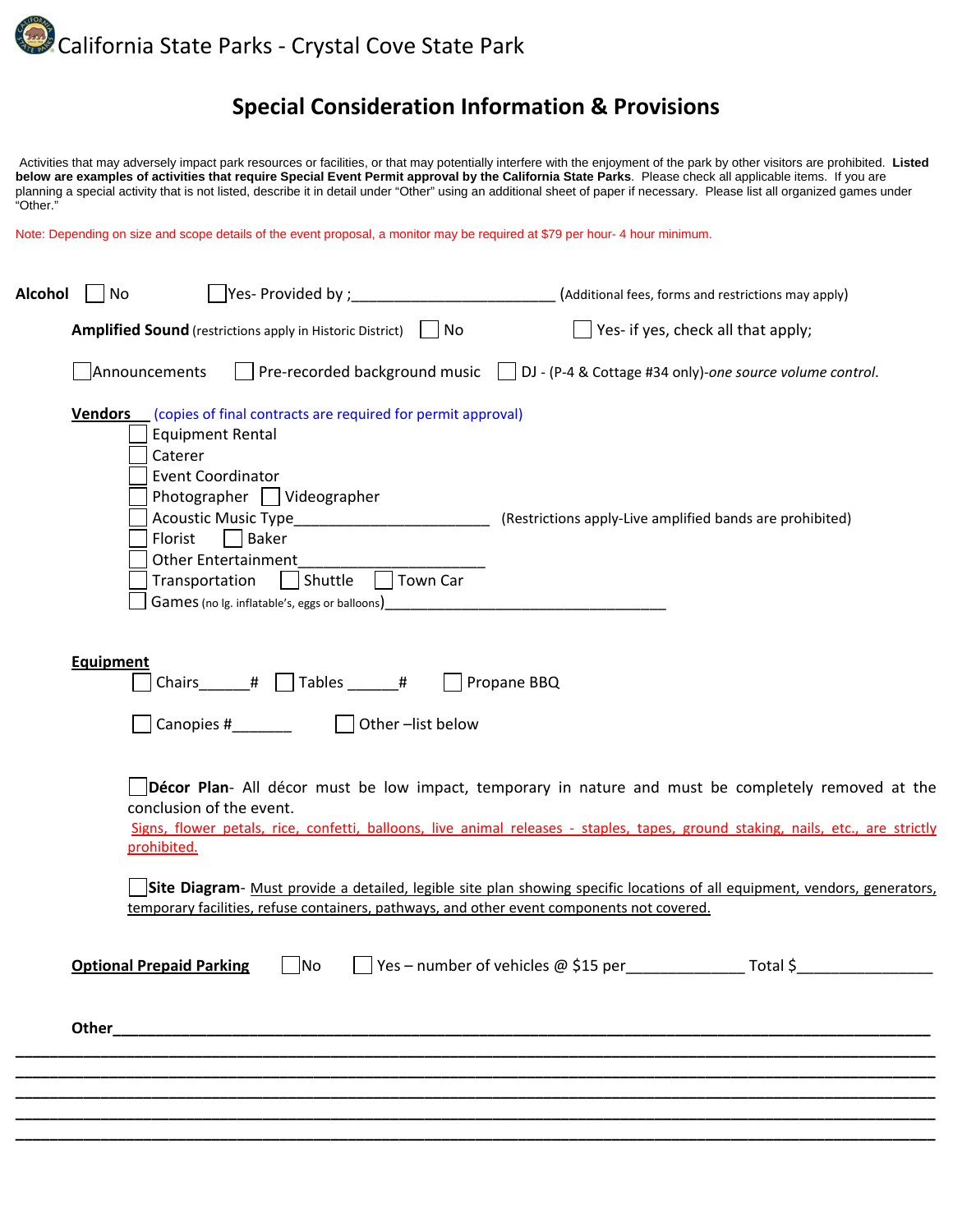California State Parks ‐ Crystal Cove State Park

# **Rules & Regulations for Facility Reservations**

#### **GENERAL POLICY**

Facility use agreements are issued in accordance with the policies established by the Department of Parks and Recreation‐ Crystal Cove State Park. All reservation forms must be completed and signed and all fees and deposits paid before reservation requests can be considered for approval. **SUBMISSION OF RESERVATION REQUEST DOES NOT CONSTITUTE APPROVAL.** Permit requests submitted less than 14 days from the requested event date will not be considered. Additional terms and conditions may apply.

#### **GENERAL INFORMATION**

Permits may be revoked if there is a conflict with Department use. The Department will attempt to give timely notice of<br>such a conflict. Permits may be revoked and/or denied in the future if there is any abuse to park prop entitled to enter any facility at any time. State Parks may terminate any special event as necessary for safety or for the violation of any rule or regulation of the State Park System. If it is necessary for the applicant to cancel a reservation, notify the Event Coordinator a minimum of 48 business hours prior to the reservation date.

All paid fees will be forfeited on all cancellations initiated by the user.

#### **PROHIBITED IN OR ON PARK FACILITIES ARE:**

- 1. Consumption of alcoholic beverages .(CCR 4326 #925‐10‐009)
- 2. Electric-amplifying equipment or other sound-amplifying equipment.
- 3. Live music‐bands.
- 4. Use of staples, tacks, nails, tape, ground staking, etc.
- 5. Signs, flower petals, confetti, balloons, etc.
- 6. Inflatable games, piñatas, eggs.
- 7. Dogs off leashes (CCR 4312).
- 8. Fireworks.
- 9. Tables shall not be moved from original locations.

#### **PROHIBITED UNLESS APPROVED BY PERMIT:**

- 1. Initial \_\_\_\_\_\_\_\_ Consumption of alcoholic beverages (CCR 4326 #925‐10‐009)
- 2. Initial \_\_\_\_\_\_\_\_\_\_ Catering or other outside vendors.
- 3. Initial \_\_\_\_\_\_\_\_ Other equipment, i.e. seating, tables, lighting, etc.
- 4. Initial Parking and driving of cars on park grounds other than parking lots.

#### **AS A CONDITION OF THIS RESERVATION, ALL INDIVIDUALS AND GROUPS AGREE TO:**

Initial \_\_\_\_\_\_\_\_ Be responsible for care and protection of equipment and property, leaving them in a clean, undamaged condition. The applicant agrees to reimburse the Department for any equipment or supplies damaged or lost. Initial \_\_\_\_\_\_\_\_\_ Be responsible for the behavior of all group members.

- Initial \_\_\_\_\_\_\_\_\_\_\_\_\_Acknowledge that parking is on a first come, first served basis and that parking and re-entry is not guaranteed. All vehicles are subject to a day use fee of \$15 upon entering the park, in addition to permit fees.
	- Initial \_\_\_\_\_\_\_\_ Use the facilities at their own risk and not hold the State of California*,* its officers, employees, and servants responsible in the event of loss, damage or injury.
- Initial **Sharehor Conserve all Department rules and regulations in addition to those listed on this permit. Failure to adhere may result** in a citation and/or immediate termination of event.
- Initial **State Vacate the facility at the close of the reservation period or upon park closure at sunset.**

#### **PLEASE COMPLETE AND RETURN TO:**

Crystal Cove State Park Special Event Coordinator 8471 North Coast Highway, Laguna Beach, CA 92651 Phone (949) 494‐3539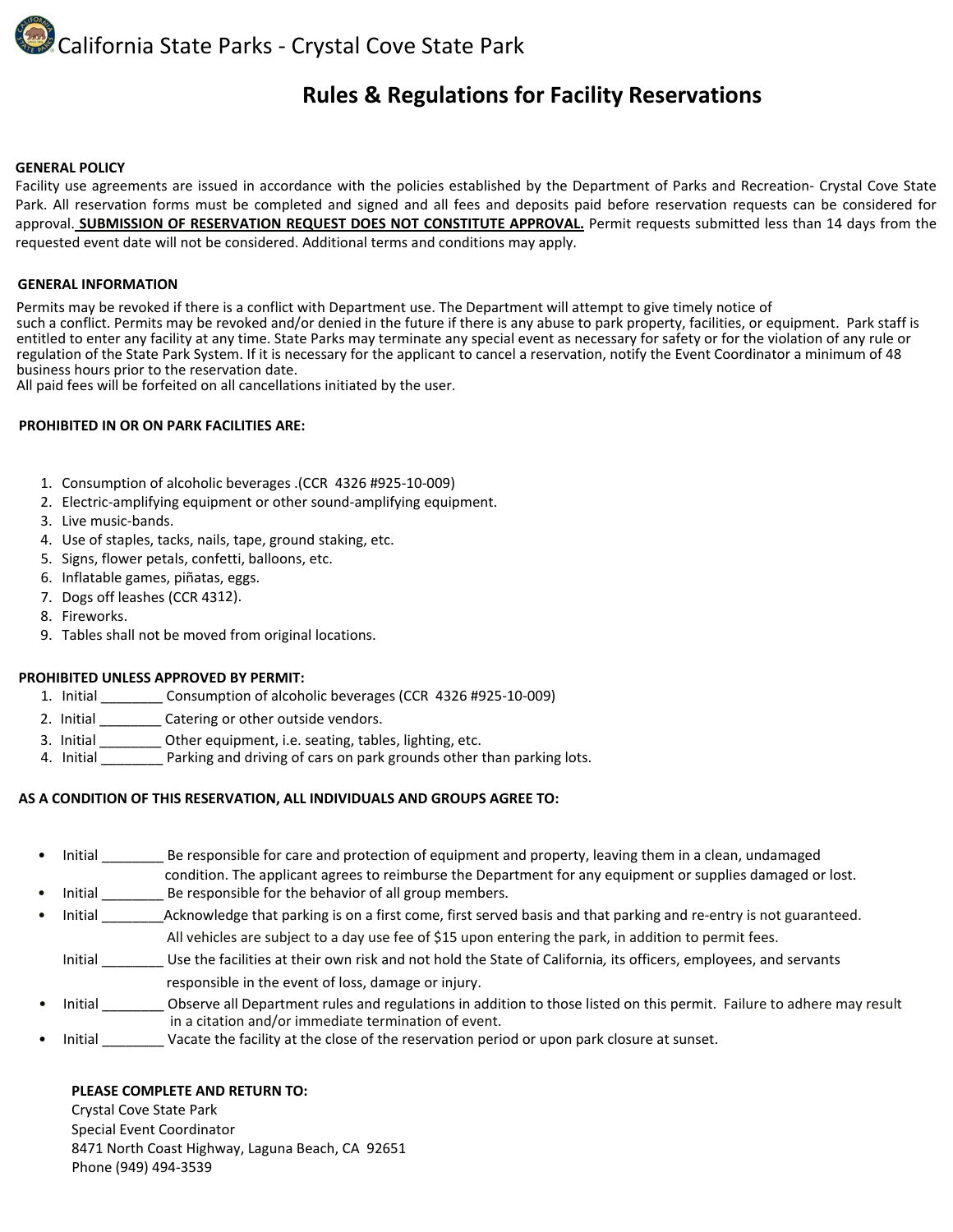California State Parks ‐ Crystal Cove State Park

# **Insurance Requirements**

**To obtain a Special Event/Park Use Permit**

### A Certificate of Insurance may be required at the discretion of California State Parks for All groups of 20 or more **and/or if your event poses a risk beyond normal park operations.**

Please refer to the insurance requirements listed below. We suggest that you provide your insurance broker/agent with a copy of these requirements and request that they provide Certificates of Insurance (ACCORD 25) complete with copies of all required endorsements. **Issuance of your permit cannot proceed without these documents.**

### The State of California must be named as 'Additional Insured' on a policy of liability insurance that will cover the **period of the permit in an amount not less than the following:**

**1. Certificate of Insurance for Commercial General Liability Insurance** with coverage as indicated:

**\$1,000,000** per occurrence / **\$2,000,000** aggregate limits for bodily injury and property damage.

### **2. Additional Insured Endorsement;**

**Endorsement** must include reference to the Policy Number and the Insured as they appear on the Certificate. X

**Additional Covered Party:** *State of California, its officers, employees, and servants are included as additional* X *insured but only insofar as operations under this contract or permit are concerned.*

**Primary Insurance:** The endorsement must state that coverage afforded by this endorsement shall apply as XPrimary. Other insurance maintained by the State shall be excess only and not contributing with the insurance provided under this policy.

#### **3. Cancellation Language**

The insurer will not cancel or reduce the insured's coverage during the period that this permit is in effect or *without 30 days prior written notice, whichever is shorter, to State.* This cancellation provision shall not be construed in derogation of the duty of the permittee to furnish insurance during the **entire term** of the permit.

#### **4. Please reference activity/event date and title/type of event on insurance certificate if applicable.**

#### **CERTIFICATE HOLDER MAY BE LISTED ON CERTIFICATE AS:**

State Of California Dept. of Parks and Recreation Crystal Cove State Park 8471 North Coast Highway, Laguna Beach, Ca. 92651